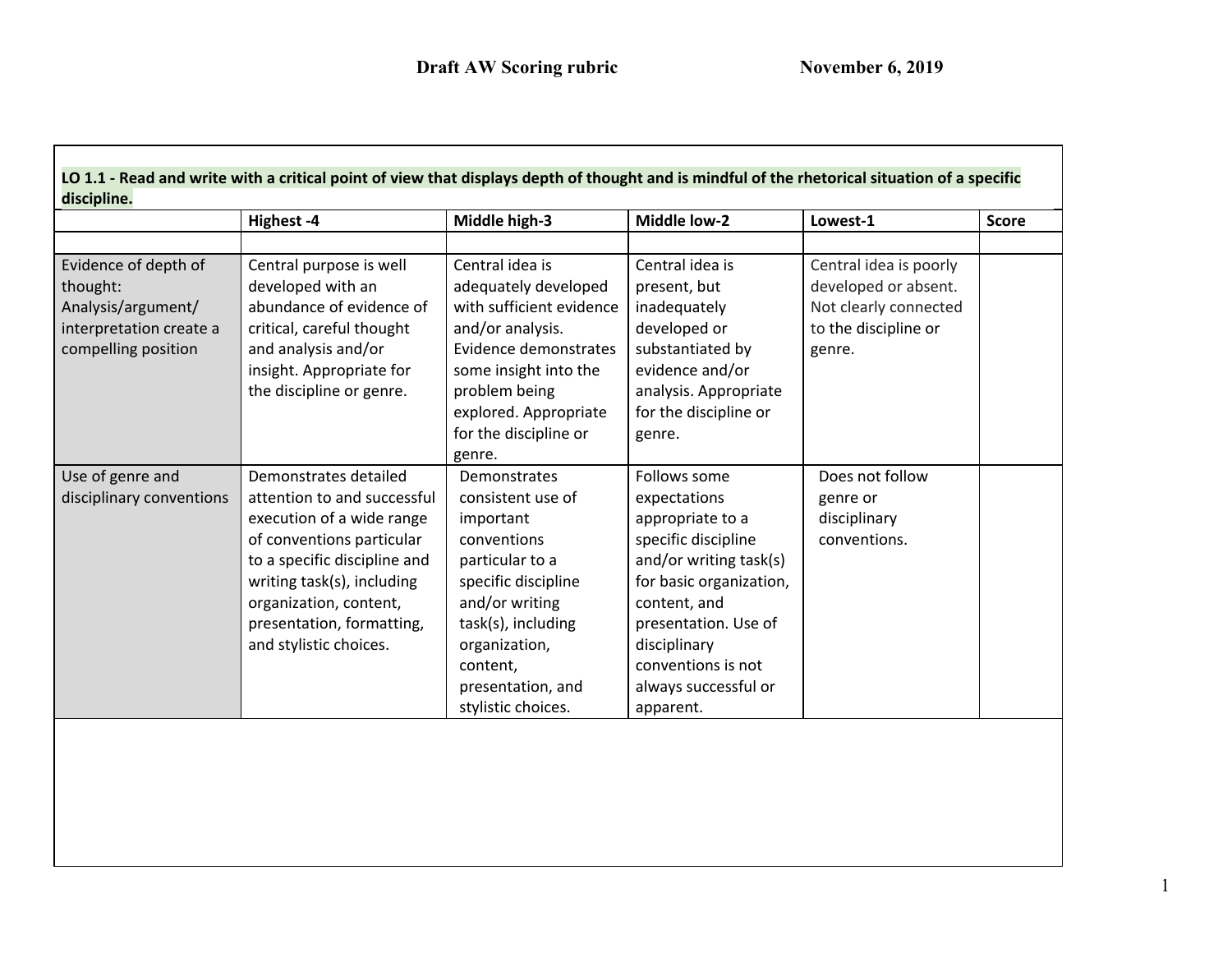| LO 1.2 - Compose texts that demonstrate intellectual and creative rigor, engagement, and clear purpose (critical thinking, complexity, |  |
|----------------------------------------------------------------------------------------------------------------------------------------|--|
| communication)                                                                                                                         |  |

|                          | Highest-4                 | Middle high-3               | <b>Middle low-2</b>     | Lowest-1                | <b>Score</b> |
|--------------------------|---------------------------|-----------------------------|-------------------------|-------------------------|--------------|
| Accurately, ethically,   | Includes multiple         | Includes multiple outside   | Includes multiple       | May include outside     |              |
| and persuasively         | outside                   | perspectives/ideas (i.e.    | sources but the         | sources, but their      |              |
| synthesizing multiple    | perspectives/ideas (i.e.  | sources) relevant to the    | coverage is simplistic  | relevance to the topic  |              |
| perspectives             | sources) relevant to the  | topic/project. Treats these | and/or lacking in       | is not clear, OR the    |              |
| (emphasizing             | topic/project. Treats     | ideas with sophistication,  | detail, failing to      | number of sources       |              |
| complexity & critical    | these ideas with          | getting into their          | illustrate what each    | (ideas/perspectives) is |              |
| thinking in view of      | sophistication, getting   | nuances/complexities and    | source adds to the      | very limited or overly  |              |
| AW's focus on            | into their                | offering evaluation of      | existing conversation   | reliant on 1-2 sources, |              |
| discipline/field-informe | nuances/complexities      | them (either implicitly or  | about the topic. Little | leading to a text that  |              |
| d writing and            | and offering evaluation   | explicitly) to indicate how | evidence that writer is | lacks rigor and         |              |
| information literacy)    | of them (either           | valid the student finds the | relating ideas to one   |                         |              |
|                          | implicitly or explicitly) | sources and positioning     | another (i.e.           |                         |              |
| Note: satisfying this LO | to indicate how valid     | them relative to the        | source-based writing    |                         |              |
| can (and should)         | the student finds the     | purpose of the text.        | reads like an           |                         |              |
| incorporate writers'     | sources and positioning   | Evidence that writer has    | annotated               |                         |              |
| own perspectives (via    | them relative to the      | integrated the sources.     | bibliography in         |                         |              |
| source selection and     | purpose of the text.      |                             | paragraph form).        |                         |              |
| evaluation), but central | Outside sources           |                             |                         |                         |              |
| to this LO is            | construct a coherent      |                             |                         |                         |              |
| representing and         | overview/narrative        |                             |                         |                         |              |
| relating the relevant    | demonstrating how         |                             |                         |                         |              |
| ideas of others (i.e.    | these ideas are related   |                             |                         |                         |              |
| sources). Sources can be | to each other, giving     |                             |                         |                         |              |
| either course texts      | the reader a clear &      |                             |                         |                         |              |
| (assigned readings, etc) | comprehensive sense       |                             |                         |                         |              |
| or                       | of the existing           |                             |                         |                         |              |
| independently-selected   | conversation about the    |                             |                         |                         |              |
| texts.                   | topic.                    |                             |                         |                         |              |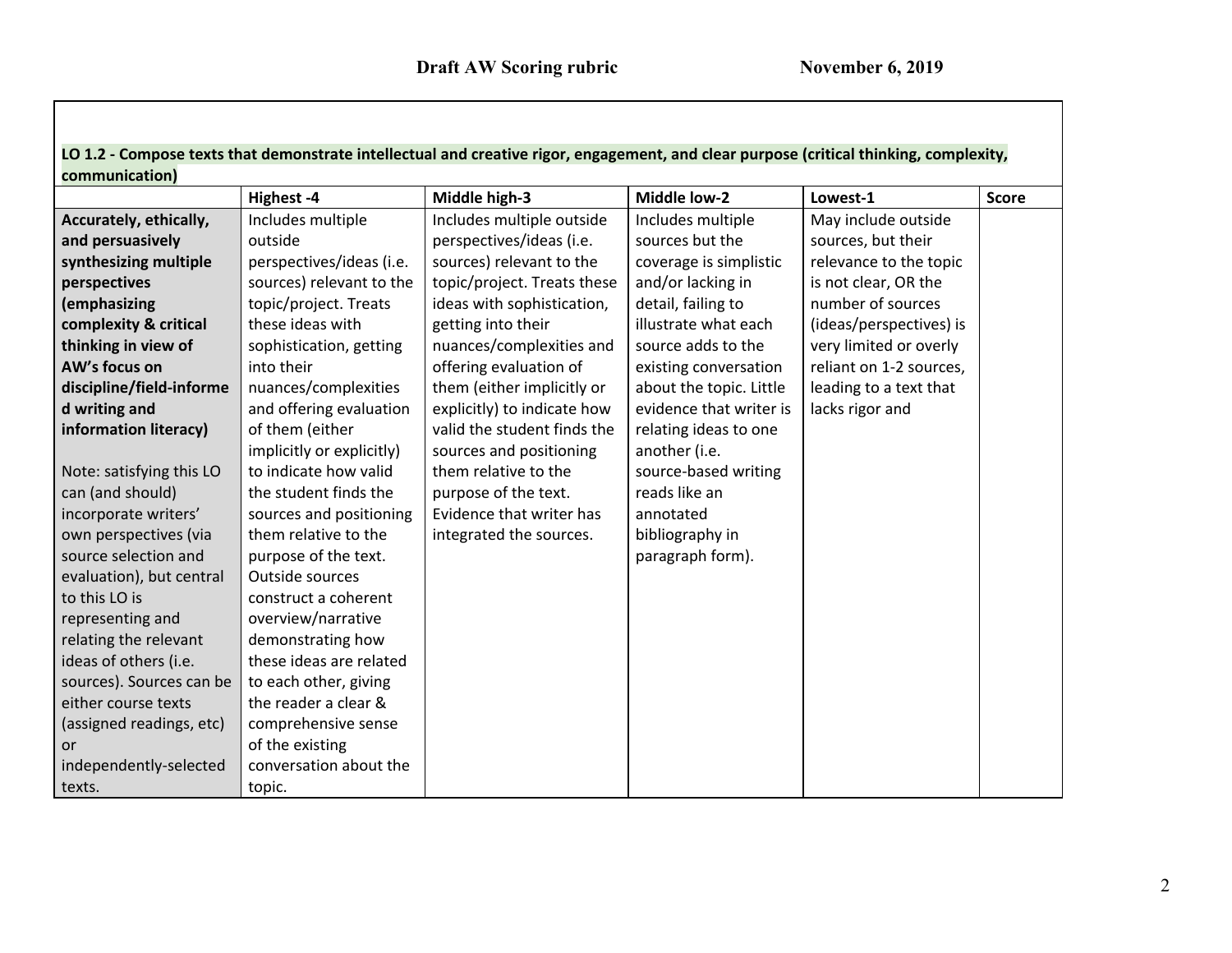|                              | Highest-4                | Middle high-3            | <b>Middle low-2</b>      | Lowest-1                 | <b>Score</b> |
|------------------------------|--------------------------|--------------------------|--------------------------|--------------------------|--------------|
| <b>Independently locate</b>  | For assessment: Unless   |                          |                          |                          | present/     |
| and deliberately select      | reflective statements    |                          |                          |                          | absent       |
| evidence                     | about information        |                          |                          |                          |              |
|                              | literacy are             |                          |                          |                          |              |
|                              | systematically assigned  |                          |                          |                          |              |
|                              | and collected, this may  |                          |                          |                          |              |
|                              | be more apparent         |                          |                          |                          |              |
|                              | through syllabus         |                          |                          |                          |              |
|                              | review.                  |                          |                          |                          |              |
| <b>Appropriately cite</b>    | Attributes and cites all | Attributes and cites     | Attributes or cites some | No sources are cited     |              |
| evidence                     | sources consistent with  | most sources consistent  | sources, with little     | in-text or in references |              |
|                              | one style manual,        | with one style manual    | consistency or           |                          |              |
|                              | appropriate for the      | in text and in           | regularity               |                          |              |
|                              | modality, in-text and in | references               |                          |                          |              |
|                              | the references           |                          |                          |                          |              |
| <b>Evidence is ample and</b> | The writing includes a   | The writing includes a   | The writing includes a   | The writing includes no  |              |
| credible                     | very high volume of      | moderate volume of       | low volume of evidence   | reliable, authoritative  |              |
|                              | reliable, authoritative  | reliable, authoritative  | of reliable,             | and high quality         |              |
|                              | and high quality         | and high quality         | authoritative and high   | evidence to support      |              |
|                              | evidence to support      | evidence to support      | quality evidence to      | claims                   |              |
|                              | claims                   | claims                   | support claims           |                          |              |
| <b>Evidence is smoothly</b>  | Writing introduces, and  | Writing generally        | Writing occasionally     | Writing never            |              |
| integrated                   | explicates relevant      | introduces, and          | introduces and/or        | integrates evidence, or  |              |
|                              | primary data (eg. direct | explicates relevant      | explicates relevant      | never introduces or      |              |
|                              | quotes, statistics)      | primary data (eg. direct | primary data (eg. direct | explicates relevant      |              |
|                              |                          | quotes, statistics)      | quotes, statistics)      | primary data (eg. direct |              |
|                              |                          |                          |                          | quotes, statistics)      |              |
| <b>Uses of evidence are</b>  | Selected evidence        | Sources include genres   | Selected sources are     | Sources are absent or    |              |
| appropriate for a            | reflects genres          | which are generally      | generally inappropriate  | inappropriate for the    |              |
| particular discipline        | appropriate to the       | appropriate for the      | for the discipline.      | discipline.              |              |
|                              | discipline.              | discipline.              |                          |                          |              |